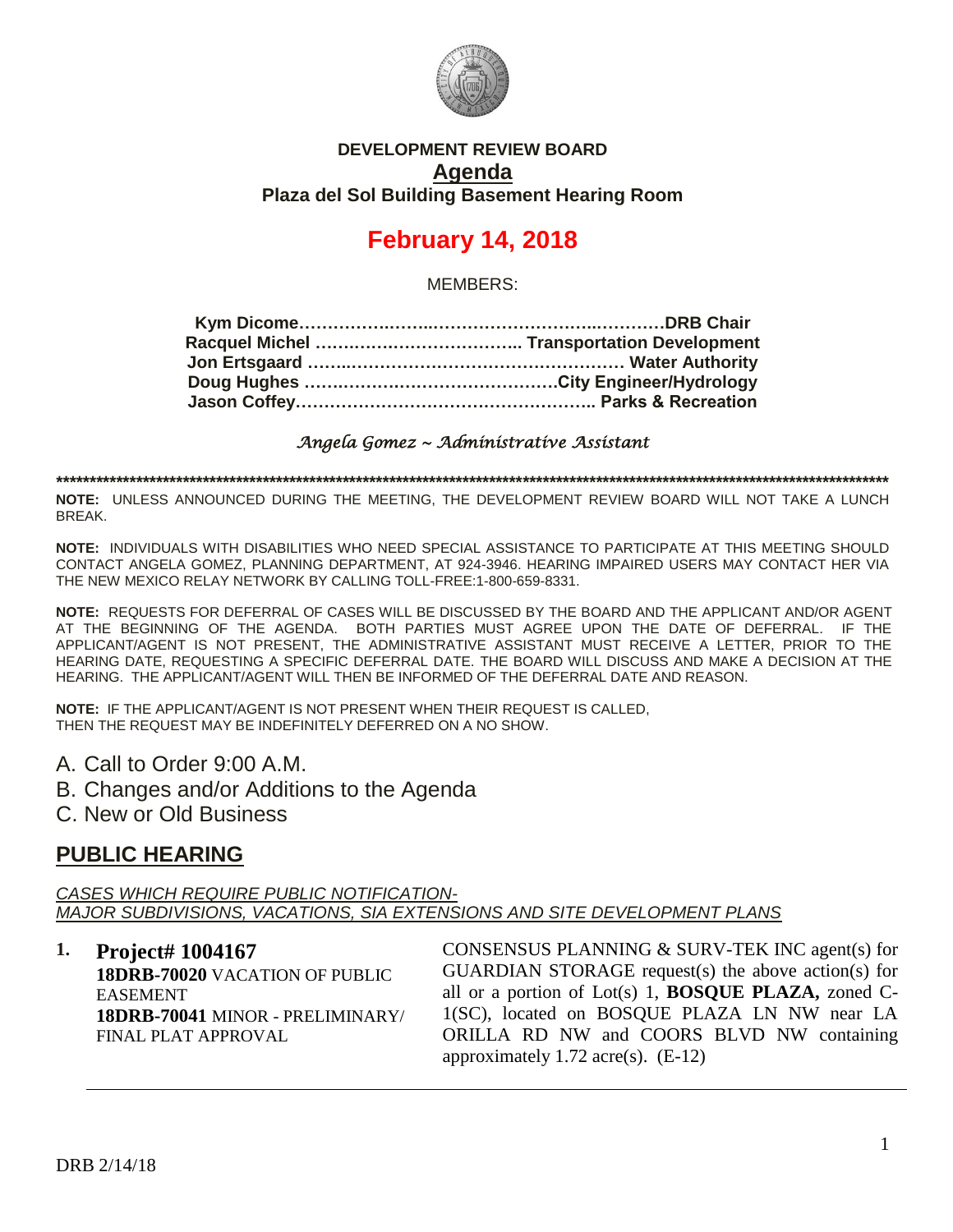**2. Project# 1005517 18DRB-70021** MAJOR – SITE PLAN FOR BUILDING PERMIT

DEKKER PERICH SABATINI agent(s) for ARGUS JEFFERSON , LLC request(s) the above action(s) for all or a portion of Lot(s) 1 AND 2, **INDEPENDENCE SQUARE,** zoned M-1(SC), located on JEFFERSON ST NE between OSUNA RD NE and ELLISON ST NE containing approximately  $1.6353$  acre(s). (E-17)

**3. Project# 1011039 18DRB-70023** VACATION OF PUBLIC RIGHT-OF-WAY

PRECISION SURVEYS INC agent(s) for DOS VIENTOS, LLC request(s) the above action(s) for all or a portion of Lot(s) 1-16 AND LOT 1, Tract(s) B, **COMMERCIAL ADDITION,** zoned M-1, located on COMMERCIAL ST NE between MARQUETTE AVE NE and ROMA AVE NE containing approximately  $1.4623$  acre(s).  $(J-14)$ 

## **MINOR CASES**

*SITE DEVELOPMENT PLANS (EPC FINAL SIGN-OFF) AMENDED PLANS AND MASTER DEVELOPMENT PLANS (CITY COUNCIL FINAL SIGN-OFF)*

| 4. | Project# 1001523<br>18DRB-70050 AMENDED SITE PLAN for<br><b>BUILDING PERMIT (ePlan)</b>                   | ALBUQUERQUE RV AND BOAT STORAGE request(s)<br>the above action(s) for all or a portion of Tract(s) 1,<br><b>LADERA BUSINESS PARK</b> Unit(s) 2, zoned SU-1/ Light<br>Industrial, located on LADERA DR NW and UNSER<br>BLVD NW containing approximately $5.2$ acre(s). (D-11)                                                                                           |
|----|-----------------------------------------------------------------------------------------------------------|------------------------------------------------------------------------------------------------------------------------------------------------------------------------------------------------------------------------------------------------------------------------------------------------------------------------------------------------------------------------|
| 5. | Project# 1011363<br>18DRB-70055 EPC APPROVED SITE<br>PLAN for BUILDING PERMIT (ePlan)<br>$(17EPC-40042)$  | MURPHY OIL USA INC request(s) the above action(s) for<br>all or a portion of Lot(s) C-2, SEVEN BAR RANCH<br>zoned SU-1 for IP Uses, located on 3751 SWY 528 NW<br>between HWY 528 NW and THE AMERICAN RD NW<br>containing approximately 1.25 acre(s). $(A-14)$                                                                                                         |
| 6. | <b>Project# 1011115</b><br>18DRB-70006 - EPC APPROVED SITE<br>PLAN for BUILDING PERMIT<br>$(16EPC-40083)$ | CONSENSUS PLANNING<br><b>TITAN</b><br>agent(s)<br>for<br>DEVELOPMENT/CEDAR INVESTORS LLC request(s)<br>the above action(s) for all or a portion of Lot(s) A1, A2, 4-<br>12, Block(s) 5 & 6, BROWNEWELL AND LAILS<br>HIGHLAND ADDITION zoned SU-2/SU-1 FOR MX,<br>located on CENTRAL AVE NE between SPRUCE ST NE<br>and SYCAMORE ST NE containing approx. 2.85 acre(s). |

(K-15) *[deferred from 1/17/18, 1/31/18, 2/7/18]*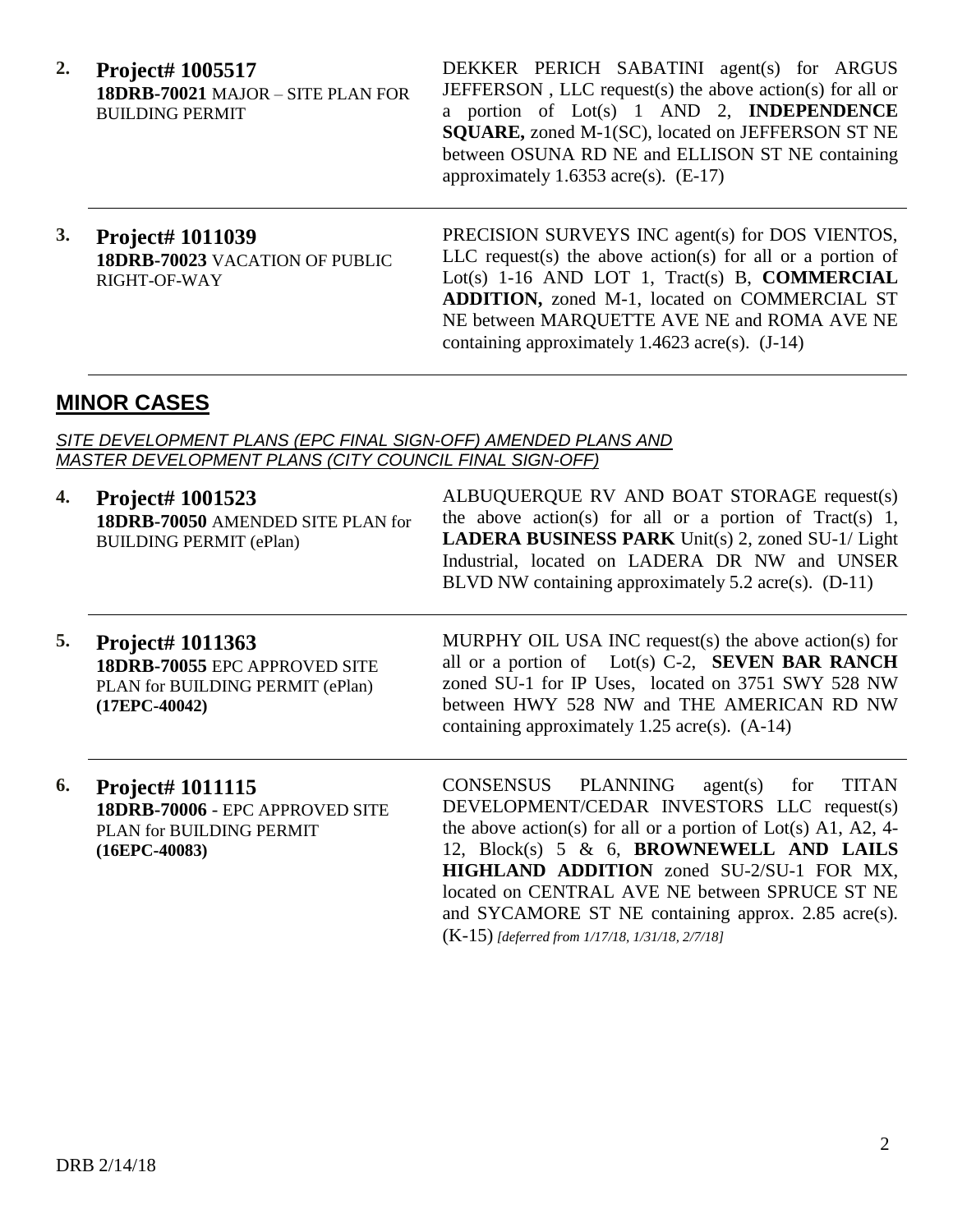**7. Project# 1011099 18DRB-70011** EPC APPROVED SITE PLAN for BUILDING PERMIT **(16EPC-40085)**

CONSENSUS PLANNING agent(s) for TITAN DEVELOPMENT/CEDAR INVESTORS LLC request(s) the above action(s) for all or a portion of  $Lot(s)$  4A AND 5-9, Block(s) 4, **BROWNWELL AND LAILS HIGHLAND ADDITION,** zoned SU-2 FOR CMU, located on MULBERRY ST NE between COPPER AVE NE and CENTRAL AVE NE containing approximately .747 acre(s). (K-15) ) *[deferred from 1/24/18]*

### *MINOR PLATS, FINAL (MAJOR) PLATS, AMENDED PLATS AND PLANS*

| 8. | <b>Project# 1008797</b><br>18DRB-70054 AMENDMENT TO<br>PRELIMINARY PLAT | RESPEC, INC. agent(s) for RCS - TAOS, LLC request(s)<br>the above action(s) for all or a portion of Lot(s) $1-56P-1$<br>TAOS UNIT 1, TAOS AT THE TRAILS UNIT 1 zoned<br>SU-2/VTRD, located on KAYSER MILL RD NW and<br>MISSION RIDGE between UNIVERSE BLVD NW and<br>OAKRIDGE ST NW (C-9) |
|----|-------------------------------------------------------------------------|-------------------------------------------------------------------------------------------------------------------------------------------------------------------------------------------------------------------------------------------------------------------------------------------|
| Q. |                                                                         | MARK GOODWIN AND ASSOCIATES R A scent(s) for                                                                                                                                                                                                                                              |

- **9. Project# 1005224 18DRB-70040** MAJOR - FINAL PLAT APPROVAL MARK GOODWIN AND ASSOCIATES, P.A. agent(s) for LGI HOMES NEW MEXICO LLC request(s) the above action(s) for all or a portion of Tract(s) A, **DESERT SANDS Unit(s) 2,** zoned R-LT, located on COLOBEL AVE between MORRISSEY ST SW and 98TH ST SW containing approximately 4.0567 acre(s). (N-9) *[deferred from 2/7/18]*
- **10. Project# 1010327 17DRB-70295** MINOR - FINAL PLAT APPROVAL SURV-TEK INC agent(s) for 4404 MCLEOD, LLC request(s) the above action(s) for all or a portion of  $Lot(s)$  1-A AND 2, **NORRIS AND MARGARET PENNY ADDITION** zoned M-1, located on PAN AMERICAN EAST FREEWAY NE between MCLEOD RD NE and BOGAN AVE NE containing approximately 4.91 acre(s). (F-17) *[Deferred on 11/1/17, 11/16/17, 11/29/17, 12/13/17, 12/20/17, 1/318, 1/17/18]*

# **SKETCH PLAT REVIEW AND COMMENT** (no action taken)

**11. Project# 1003445 18DRB-70052** SKETCH PLAT REVIEW AND COMMENT (ePlan) CARTESIAN SURVEYS INC agent(s) for MICHAEL OBERG (THIRTY-SEVEN, INC.) request(s) the above  $action(s)$  for all or a portion of Tract(s) F, **ALBUQUERQUE WEST, UNIT 1**, zoned SU-1, located on EDUCATION PL NW between VISTA FUENTE RD NW and DAVENPORT ST NW, containing approximately 2.48 acre(s). (C-12)